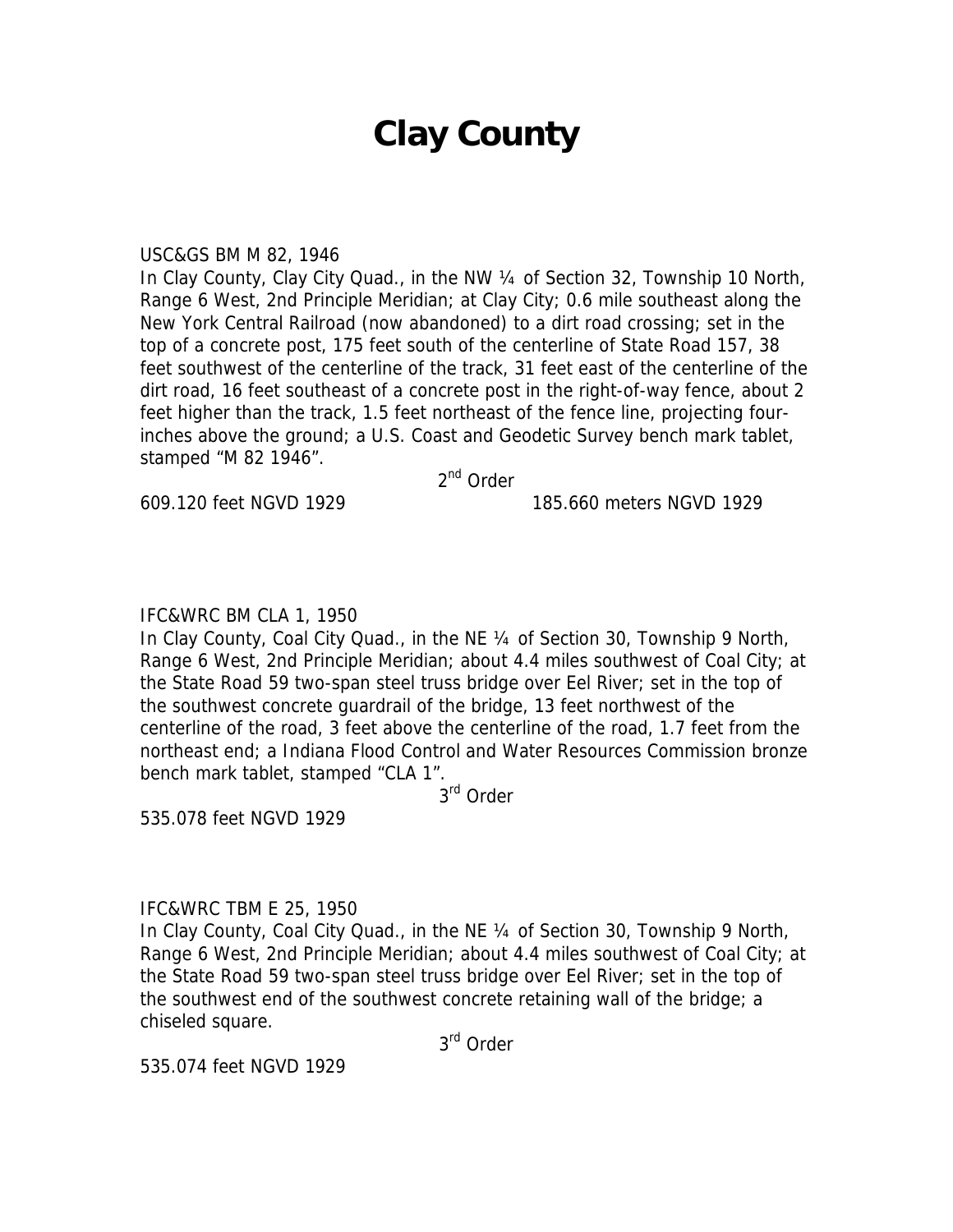## IFC&WRC TBM E 12, 1950

In Clay County, Coal City Quad., in the SW ¼ of Section 24, Township 9 North, Range 7 West, 2nd Principle Meridian; about 3.4 miles northeast of Jasonville; about 1.5 miles north along the Monon Railroad (now abandoned) to a gravel 113 W Road; set in the east concrete wall of a culvert, 28 feet north of 113 W Road, 6 feet east of the east rail of the track, 2 feet below the track; a chiseled square.

3rd Order

529.318 feet NGVD 1929

## IFC&WRC TBM E 11, 1950

In Clay County, Coal City Quad., in the NW 1/4 of Section 24, Township 9 North, Range 7 West, 2nd Principle Meridian; about 3.7 miles northeast of Jasonville; about 2.0 miles north along the Monon Railroad (now abandoned) to a one-span steel bridge over Eel River; set in the top of the northeast wingwall of the bridge, 5.8 feet east of the east rail of the track, 1.2 feet below the top of the track; a chiseled square.

3rd Order

529.318 feet NGVD 1929

## USCOE BM TT 304 – BM 304

In Clay County, Coal City Quad., in the NW ¼ of Section 12, Township 9 North, Range 7 West, 2nd Principle Meridian; about 5.3 miles northeast of Jasonville; about 4.2 miles north along the Monon Railroad (now abandoned) to bridge # F 31.5 W.N. Brown, Inc., over Connelly Ditch; set in the top of the southeast wingwall of the bridge; a Corps of Engineers U.S. Army bronze tablet, stamped "TT 304 – BM 304".

3rd Order

532.414 feet NGVD 1929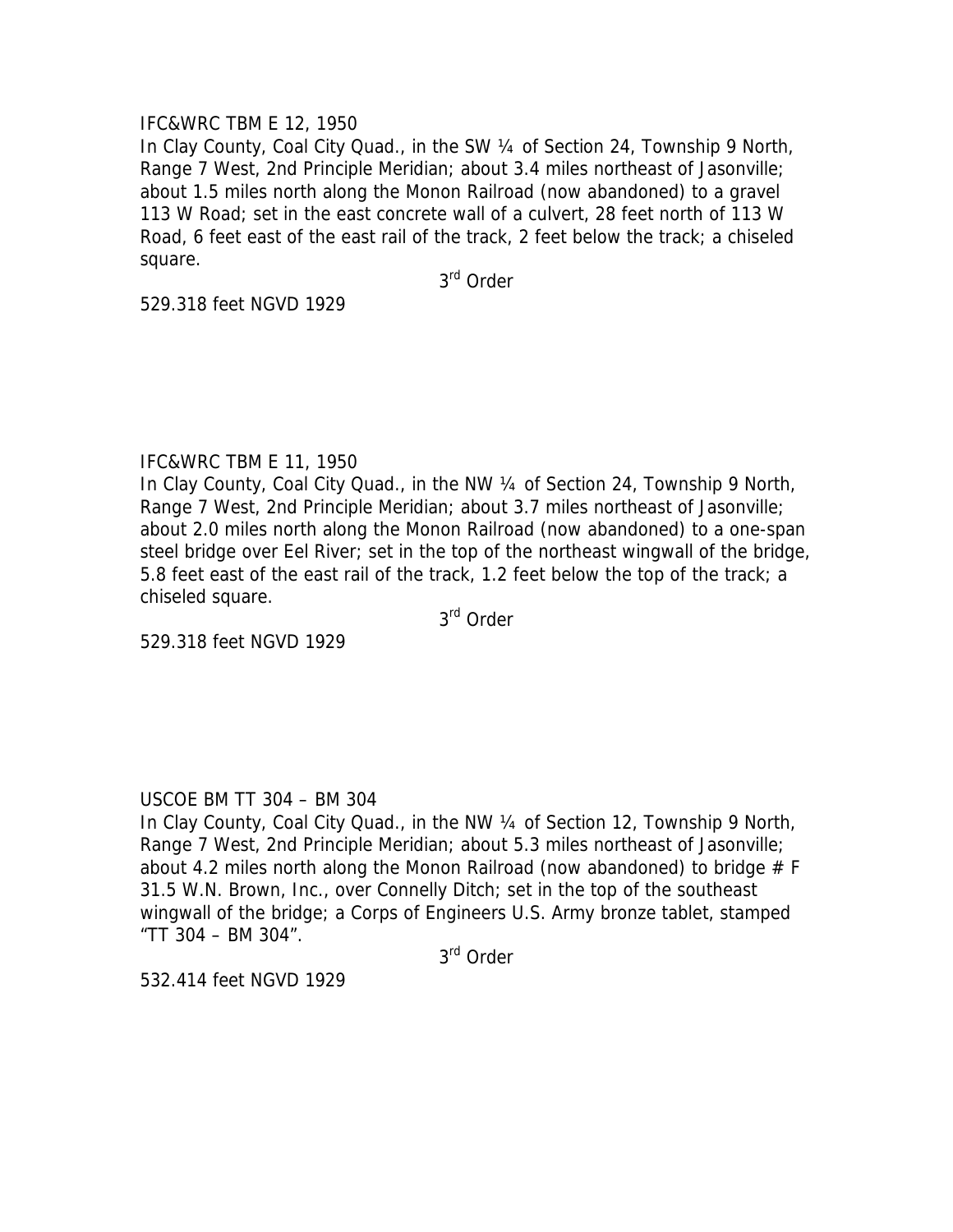## IFC&WRC TBM E 1, 1950

In Clay County, Saline City Quad., in the NE 1/4 of Section 36, Township 10 North, Range 7 West, 2nd Principle Meridian; about 6.5 miles south of Saline City; about 1.2 miles south along the Monon (Louisville and Nashville) Railroad (now abandoned) from the station at Clay City to 69 W Road, at the junction of 69 W Road and 87 S Road; set in the root on the north side of a 22-inch Maple tree, 1.0 mile west of and 0.4 mile south of Clay City, 0.6 mile west of State Road 59, 175 feet east of the Monon (Louisville and Nashville) Railroad (now abandoned), 15 feet south of the centerline of 69 W Road, 8.5 inches above the ground; a railroad spike.

3rd Order

582.194 feet NGVD 1929

## IFC&WRC TBM E 4, 1950

In Clay County, Saline City Quad., in the SE 1/4 of Section 35, Township 10 North, Range 7 West, 2nd Principle Meridian; about 6.5 miles south of Saline City; at the State Road 246 steel bridge over Connelly Ditch; set in the end of a railroad rail, on the southeast side of the bridge, 9.2 feet south of the centerline of the road, 1 foot below the road; a chiseled line.

3rd Order

536.872 feet NGVD 1929

## IFC&WRC TBM E 6, 1950

In Clay County, Saline City Quad., in the SE ¼ of Section 34, Township 10 North, Range 7 West, 2nd Principle Meridian; about 6.5 miles southwest of Saline City; at the State Road 246 bridge over Lafferty Ditch; set in the southwest abutment; a chiseled square.

3rd Order

531.234 feet NGVD 1929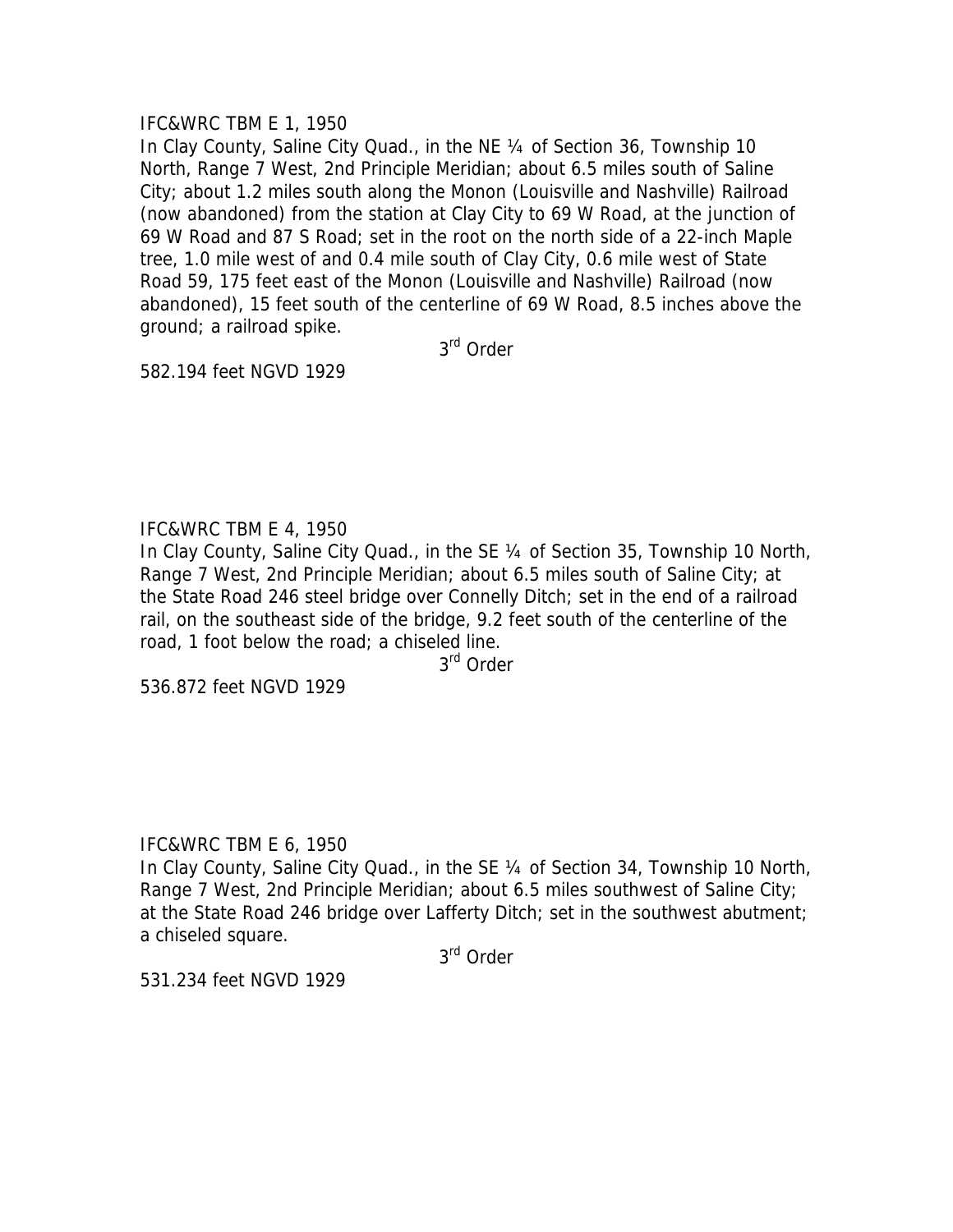## IFC&WRC TBM E 7, 1950

In Clay County, Saline City Quad., in the SW 1/4 of Section 34, Township 10 North, Range 7 West, 2nd Principle Meridian; about 6.7 miles southwest of Saline City; at the "T" road intersection of State Road 246 and 101 S Road; set in a root on the northeast side of a 32-inch Silver Maple tree, 0.2 mile east of the State Road 246 bridge over Eel River, 26 feet south of the centerline of State Road 246, 16 feet east of the extended centerline of 101 S Road; a railroad spike driven vertically.

3rd Order

534.372 feet NGVD 1929

## USCOE BM 305

In Clay County, Saline City Quad., in the SW 1/4 of Section 34, Township 10 North, Range 7 West, 2nd Principle Meridian; about 6.9 miles southwest of Saline City; at the Road 246 Bridge (Neal Mill Bridge) over Eel River; set in concrete in the northeast corner of the bridge; a Corps of Engineers U.S. Army iron pipe with a cap, stamped "BM 305".

3rd Order

541.372 feet NGVD 1929

# IFC&WRC TBM E 9, 1950

In Clay County, Saline City Quad., in the SW ¼ of Section 16, Township 10 North, Range 7 West, 2nd Principle Meridian; about 5.4 miles southwest of Saline City; 0.75 mile east along 61 W Road from its bridge (Old Hill Bridge) over Eel River to a concrete retaining wall; set in the northeast corner of the retaining wall, 12 feet north of the centerline of the road, about level with the centerline of the road; a chiseled square.

3rd Order

538.310 feet NGVD 1929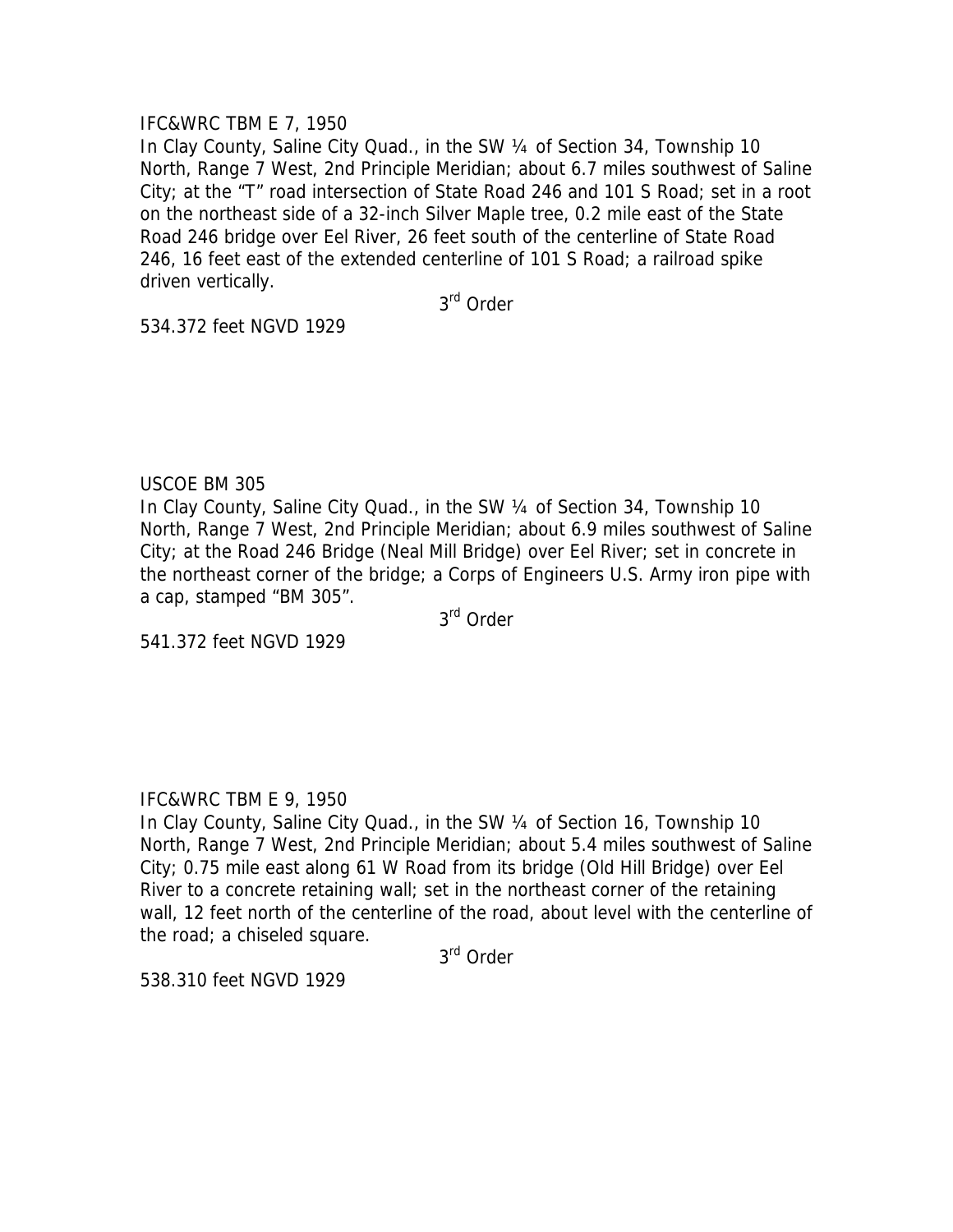#### USCOE BM 306

In Clay County, Saline City Quad., in the SE ¼ of Section 17, Township 10 North, Range 7 West, 2nd Principle Meridian; about 6.0 miles southwest of Saline City; at the Old Hill Bridge (61 W Road Bridge) (one-span steel truss bridge) over Eel River; set in the top of the levee, 120 feet west of a two-story house, 100 feet east of the bridge; a Corps of Engineers U.S. Army iron pipe with a cap, stamped "BM 306".

3rd Order

546.684 feet NGVD 1929

## IFC&WRC TBM E 22, 1950

In Clay County, Saline City Quad., in the NE 1/4 of Section 20, Township 10 North, Range 7 West, 2nd Principle Meridian; about 6.0 miles southwest of Saline City; at the Old Hill Bridge (61 W Road Bridge) (one-span steel truss bridge) over Eel River; set in the top of the southeast wingwall; a chiseled square.

3<sup>rd</sup> Order

546.929 feet NGVD 1929

## IFC&WRC BM E CLA 2, 1950

In Clay County, Saline City Quad., in the NE 1/4 of Section 20, Township 10 North, Range 7 West, 2nd Principle Meridian; about 6.0 miles southwest of Saline City; at the Old Hill Bridge (61 W Road Bridge) (one-span steel truss bridge) over Eel River; set in the top of the southeast wingwall, 1.8 feet east of the southeast anchor bolt, 1.4 feet below the centerline of the road, 1.1 feet from the south edge of the wingwall; a Indiana Flood Control and Water Resources Commission bronze bench mark tablet, stamped "CLA 2 1950".

3<sup>rd</sup> Order

546.940 feet NGVD 1929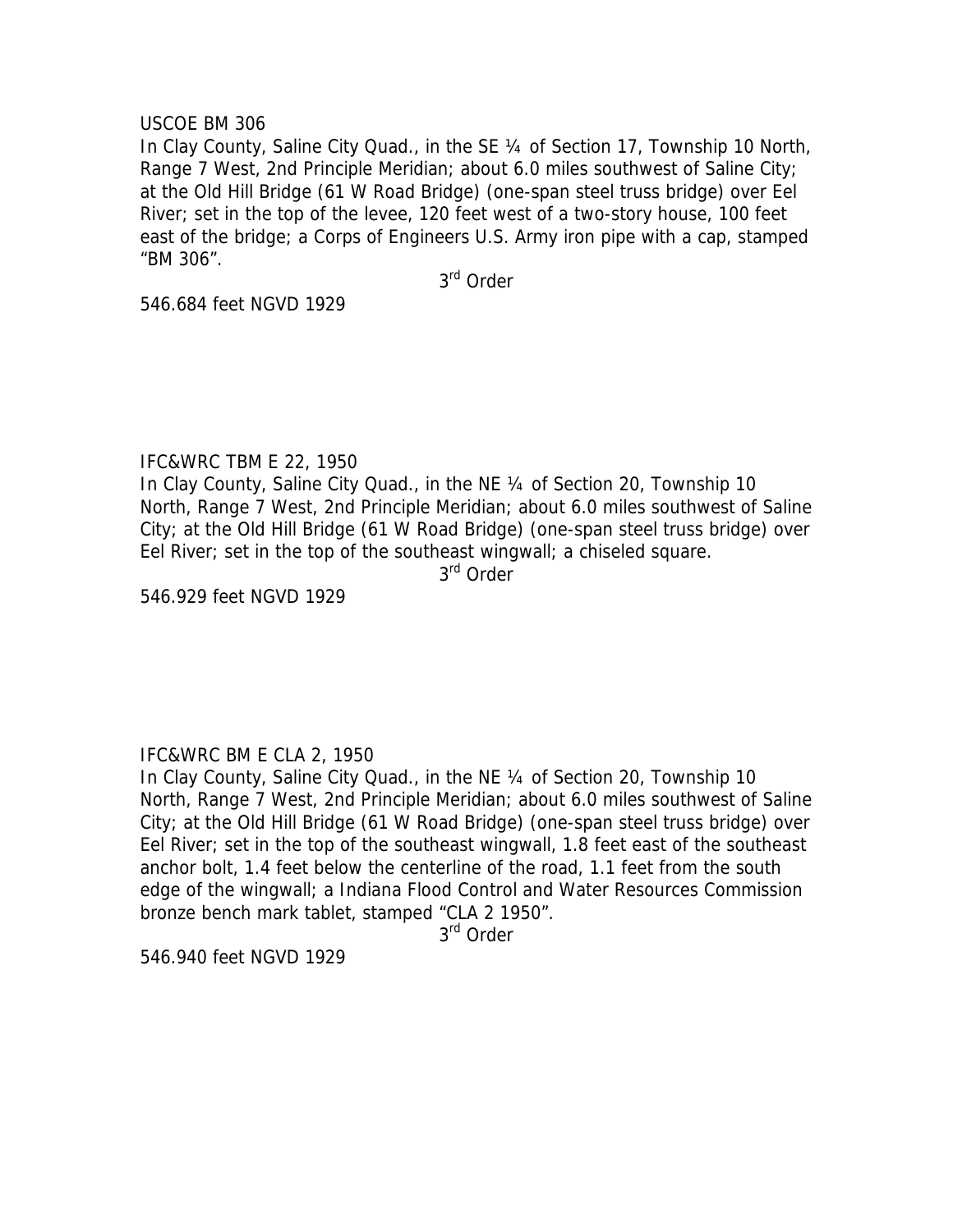#### USGS BM 547

In Clay County, Saline City Quad., in the NW ¼ of Section 20, Township 10 North, Range 7 West, 2nd Principle Meridian; about 6.2 miles southwest of Saline City; at the "Y" intersection of 107 S Road and 61 W Road; set on a iron post, 30 feet southwest of the centerline intersection; a U.S. Geological Survey cap, stamped "547".

# 3rd Order 546.435 feet NGVD 1929 USGS PUBLISHED ELEVATION 547.356 feet NGVD 1929 DNR PUBLISHED ELEVATION

## USCOE BM 308 TT 305

In Clay County, Clay City Quad., in the NW 1/4 of Section 7, Township 10 North, Range 6 West, 2nd Principle Meridian; about 3.0 miles north of Clay City; at the (now abandoned) New York Central Railroad Bridge over Eel River; set in the top of the south end of the west retaining wall of the south abutment, 8.5 feet west of the centerline of the track, level with the track; a Corps of Engineers U.S. Army iron pipe with a cap, stamped "308 305".

3<sup>rd</sup> Order

563.237 feet NGVD 1929

## IFC&WRC TBM E 21, 1950

In Clay County, Clay City Quad., in the SE 1/4 of Section 6, Township 10 North, Range 6 West, 2nd Principle Meridian; about 3.5 miles north of Clay City; at the 72 E Road (one-span steel truss Feederdam) Bridge over Eel River; set in the top of the east end of the southeast wingwall of the bridge; a chiseled square.

 $3<sup>rd</sup>$  Order

559.440 feet NGVD 1929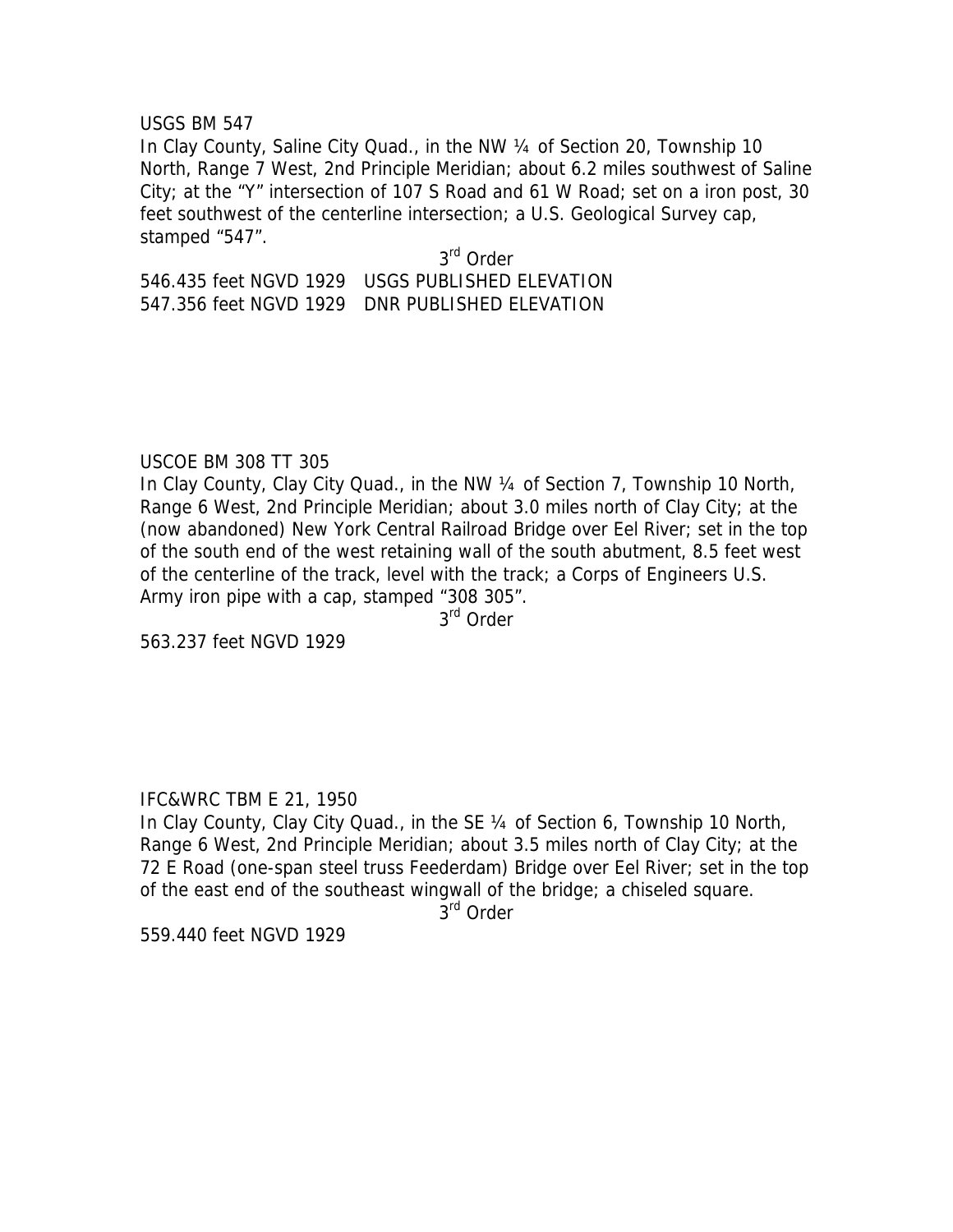## IFC&WRC BM CLA 3, 1950

In Clay County, Clay City Quad., in the SE 1/4 of Section 6, Township 10 North, Range 6 West, 2nd Principle Meridian; about 3.5 miles north of Clay City; at the 72 E Road (one-span steel truss Feederdam) Bridge over Eel River; set in the top of the southeast abutment cap, 13 feet south of the centerline of the road, 1.7 feet east of the southeast anchor bolt, 0.6 foot from the south end of the abutment cap, level with the centerline of the road; a Indiana Flood Control and Water Resources Commission bronze bench mark tablet, stamped "CLA 2 1950".

3rd Order

546.940 feet NGVD 1929

## IFC&WRC TBM E 13, 1950

In Clay County, Clay City Quad., in the SW 1/4 of Section 4, Township 10 North, Range 6 West, 2nd Principle Meridian; about 3.5 miles north of Clay City; about 1.2 miles east along 72 E Road from its intersection with State Road 59; set in the top of a railroad rail set in concrete, 4.1 feet above the concrete; a chiseled line.

3rd Order

559.480 feet NGVD 1929

## IFC&WRC TBM E 20, 1950

In Clay County, Clay City Quad., in the SW ¼ of Section 34, Township 10 North, Range 6 West, 2nd Principle Meridian; about 5.0 miles northeast of Clay City; at the 68 S Road Bridge (Center Point Bridge) two span-steel truss bridge over Eel River; set in the top of the southeast wingwall, at the south end of the bridge floor; a chiseled square.

3rd Order

569.068 feet NGVD 1929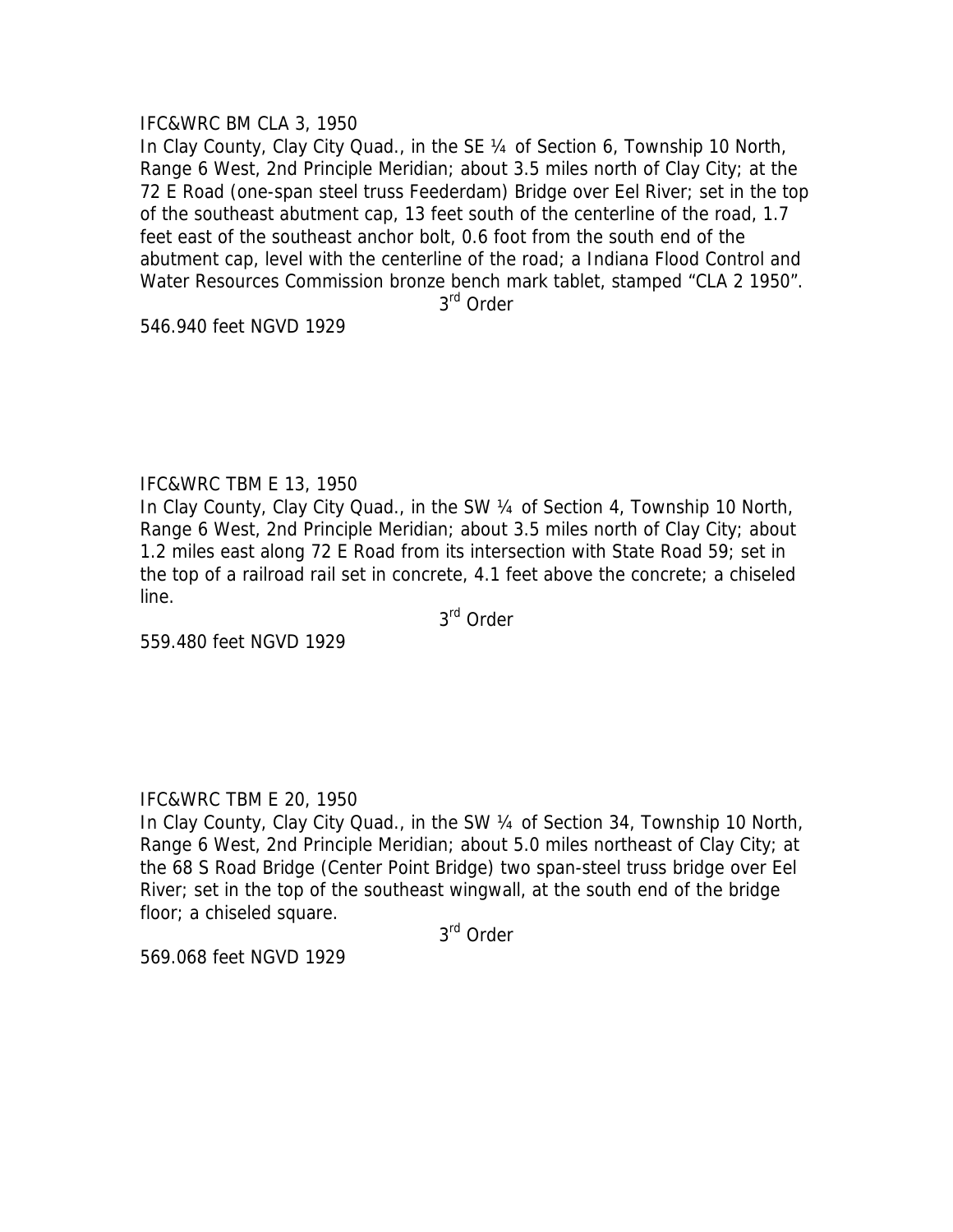## IFC&WRC BM CLA 4, 1950

In Clay County, Clay City Quad., in the SW ¼ of Section 34, Township 10 North, Range 6 West, 2nd Principle Meridian; about 5.0 miles northeast of Clay City; at the 68 S Road Bridge (Center Point Bridge) two span-steel truss bridge over Eel River; set in the top of the southeast wingwall, 15 feet east of the centerline of the road, 3.5 feet below the centerline of the road, 2.2 feet from the east end of the wingwall, 1.2 feet from the stream ward face of the wingwall; a Indiana Flood Control and Water Resources Commission bronze bench mark tablet, stamped "CLA 4 1950".

3rd Order

565.614 feet NGVD 1929

## USC&GS BM J 69, 1946

In Clay County, Center Point Quad., in the SE 1/4 of Section 30, Township 12 North, Range 5 West, 2nd Principle Meridian; about 4.0 miles north of Bowling Green; about 0.3 mile northeast along State Road 42 from its "T" road intersection with 52 S Road to a turn east and a "T" road to the north; set in the top of a concrete post, 23 feet west of the intersection centerline, 4.5 feet southwest of a cross fence corner post in the right-of-way fence line, 3 feet west of a wire fence, about level with the intersection centerline, projecting 5 –inches above the ground; a U.S. Coast and Geodetic Survey bench mark tablet, stamped "J 69 1946".

2nd Order

636.633 feet NGVD 1929 194.046 meters NGVD 1929

USGS RM 7

In Clay County, Center Point Quad., in the NE 1/4 of Section 24, Township 11 North, Range 6 West, 2nd Principle Meridian; about 0.2 mile west of Bowling Green; at the State Road 46 two-span steel truss bridge over Eel River; set in the top of the south end of the southeast concrete retaining wall cap; a chiseled square.

3rd Order

576.669 feet NGVD 1929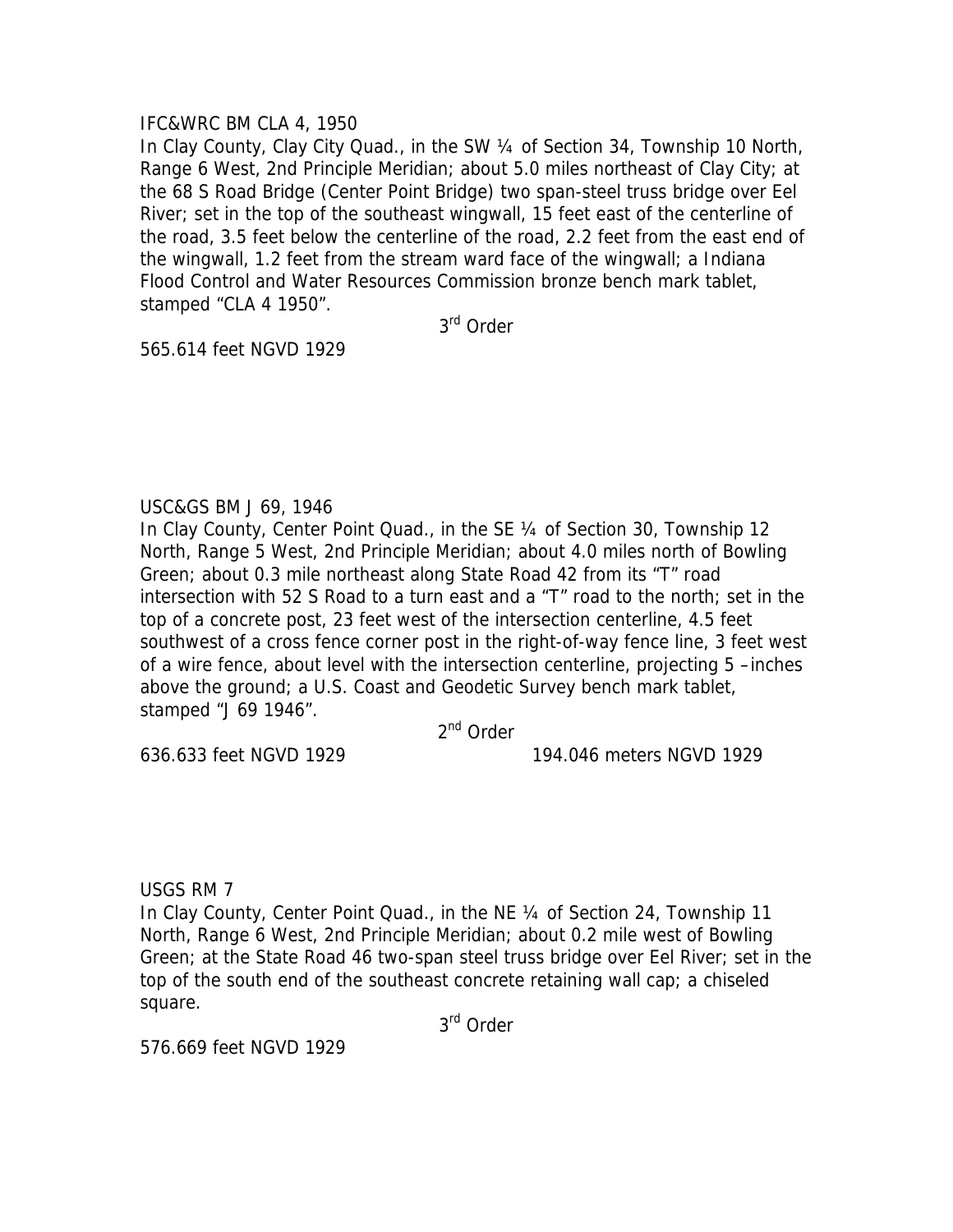## IFC&WRC BM CLA 5, 1950

In Clay County, Center Point Quad., in the NE 1/4 of Section 24, Township 11 North, Range 6 West, 2nd Principle Meridian; about 0.2 mile west of Bowling Green; at the State Road 46 two-span steel truss bridge over Eel River; set in the top of the southeast concrete guardrail of the bridge, 12.5 feet south of the centerline of the road, 3.5 feet above the centerline of the road, 3 feet from the east end of the guardrail; a Indiana Flood Control and Water Resources Commission bronze bench mark tablet, stamped "CLA 5 1950".

3rd Order

579.889 feet NGVD 1929

## IFC&WRC TBM E 17, 1950

In Clay County, Center Point Quad., in the NE ¼ of Section 13, Township 11 North, Range 6 West, 2nd Principle Meridian; about 1.0 mile northwest of Bowling Green; about 1.0 mile generally north along a gravel 52 S Road from its "T" road intersection with State Road 46; set in the trunk of a Maple tree, 0.05 mile south of the "Y" intersection of 52 S Road and 38 E Road, 13 feet west of the centerline of 52 S Road, 1.0 foot below the centerline of 52 S Road, 0.4 foot above the ground; a nail driven horizontally.

3rd Order

592.234 feet NGVD 1929

## USGS BM 609

In Clay County, Center Point Quad., in the NE ¼ of Section 13, Township 11 North, Range 6 West, 2nd Principle Meridian; about 1.0 mile northwest of Bowling Green; at the "Y" intersection of 52 S Road and 38 E Road; set on the top of a iron post, 75 feet northwest of the centerline intersection; a U.S. Geological Survey cap, stamped "609".

3<sup>rd</sup> Order 608.408 feet NGVD 1929 USGS PUBLISHED ELEVATION 608.344 feet NGVD 1929 DNR PUBLISHED ELEVATION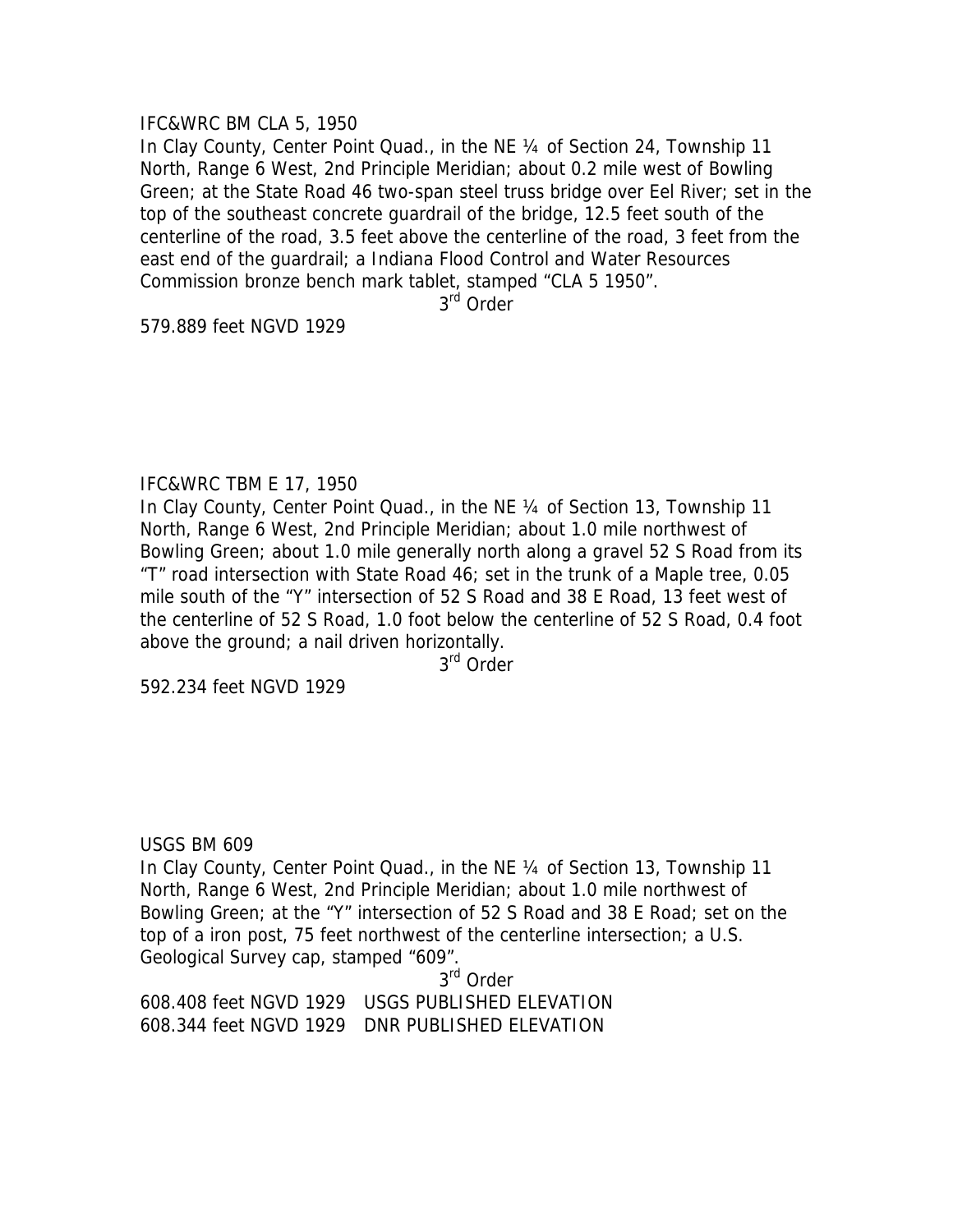#### IFC&WRC TBM E 15, 1950

In Clay County, Center Point Quad., in the SE ¼ of Section 12, Township 11 North, Range 6 West, 2nd Principle Meridian; about 1.3 miles north of Bowling Green; about 1.4 miles generally north along a gravel 52 S Road from its "T" road intersection with State Road 46 to a turn to the east, thence 0.45 mile east to a bridge over McIntyre Creek; set in a root on the southeast side of a 15-inch Elm tree, 8 feet east of the bridge, 7 feet north of the centerline of the road, level with the centerline of the road; a nail.

3rd Order

564.213 feet NGVD 1929

## IFC&WRC TBM E 14, 1950

In Clay County, Center Point Quad., in the NW 1/4 of Section 6, Township 11 North, Range 5 West, 2nd Principle Meridian; about 2.8 miles north of Bowling Green; about 1.0 mile south along a gravel 52 S Road from its "T" road intersection with State Road 42; set vertically in a root on the southwest side of a 18-inch Catalpa tree, 80 feet north of a white house, 15 feet west of the centerline of the road, 1 foot above the centerline of the road; a railroad spike. 3rd Order

654.949 feet NGVD 1929

## USCOE BM TT 309 BM 312

In Clay County, Center Point Quad., in the SE ¼ of Section 31, Township 12 North, Range 5 West, 2nd Principle Meridian; about 3.2 miles north of Bowling Green; about 0.5 mile south along a gravel 52 S Road from its "T" road intersection with State Road 42; set on the top of a iron pipe, on a small knoll, southwest of a blazed Tulip tree, northwest of a blazed Oak tree, both trees are on the east side of the road, 800 feet north of a white house, 200 feet north of a concrete bridge, 20 feet west of the centerline of the road; a Corps of Engineers U.S. Army cap, stamped "TT 309 BM 312".

3<sup>rd</sup> Order

590.933 feet NGVD 1929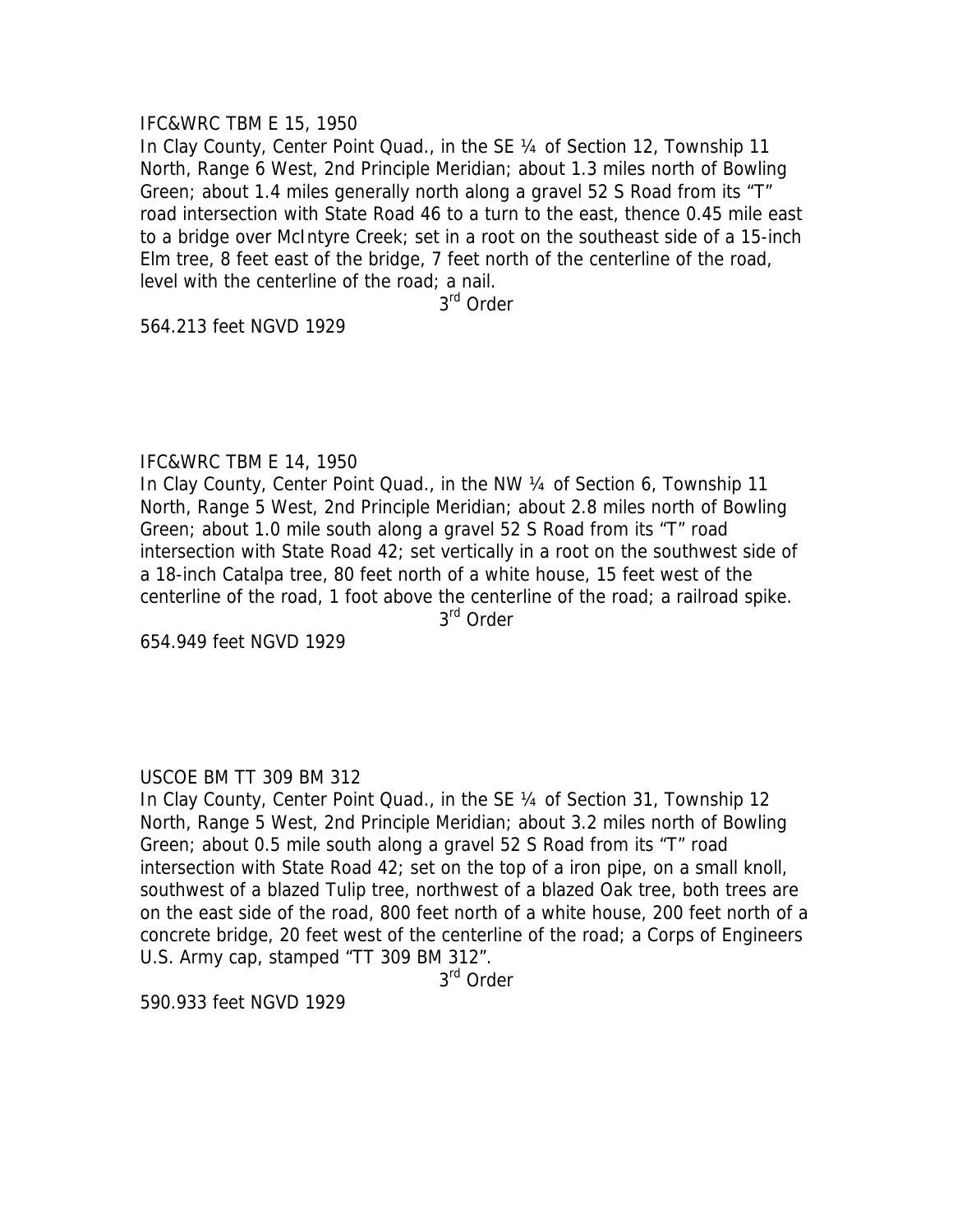#### IFC&WRC TBM E 19, 1950

In Clay County, Poland Quad., in the NW ¼ of Section 32, Township 12 North, Range 5 West, 2nd Principle Meridian; about 2.2 miles west of Poland; at the State Road 42 one-span steel truss bridge over Eel River; set in the south end of the southeast abutment cap; a chiseled square.

3rd Order

589.556 feet NGVD 1929

#### IFC&WRC BM CLA 6, 1950

In Clay County, Poland Quad., in the NW 1/4 of Section 32, Township 12 North, Range 5 West, 2nd Principle Meridian; about 2.2 miles west of Poland; at the State Road 42 one-span steel truss bridge over Eel River; set in the top of the southeast concrete rail, 17 feet south of the centerline of the road, 3.4 feet above the centerline of the road, 1.9 feet from the stream ward end of the rail; a Indiana Flood Control and Water Resources Commission bronze bench mark tablet, stamped "CLA 6 1950".

3rd Order

593.266 feet NGVD 1929

#### DNR TBM 1-07186

In Clay County, Center Point Quad., in the SE ¼ of Section 17, Township 12 North, Range 6 West, 2nd Principle Meridian; about 0.8 mile northeast of Hoosierville; at the Lake –of-the-Woods control structure; set on the upstream right side wingwall of the control structure, 11 feet west of the centerline of the road on top of the dam, 4 feet west of the east face of the wingwall, 2.7 feet south of the north face of the wingwall; a chiseled triangle.

3<sup>rd</sup> Order

616.36 feet NGVD 1929